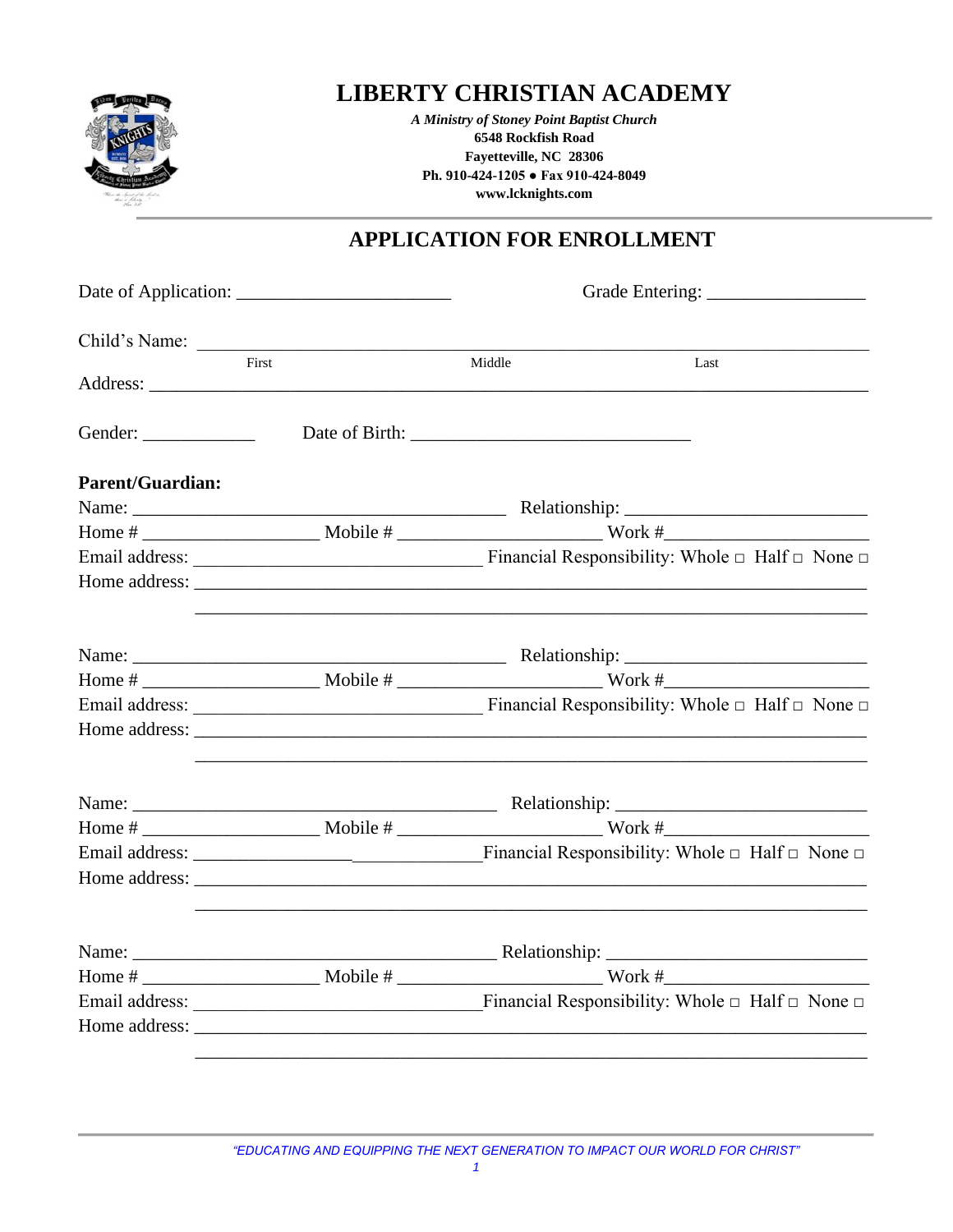| Does your child have any special needs or allergies? ______ If so, please explain:                                                             |
|------------------------------------------------------------------------------------------------------------------------------------------------|
| Please list the name, address, and phone number of the school your child last attended:                                                        |
| Has your child been diagnosed with any behavioral or learning disabilities (such as ADD, ADHD, etc.)                                           |
| Has your child been expelled or dismissed from school in the last 2 years? _______ If so, please explain:                                      |
| List the name(s) of other family members (include relationship) who have attended or who are currently<br>attending Liberty Christian Academy: |
| How did you hear about Liberty Christian Academy?                                                                                              |
| Does your child regularly attend church? __________ If so, please give the name of the church:                                                 |
| Is there any additional information which would be helpful to your child's teacher?                                                            |
| Please tell us why you have chosen to place your child at Liberty Christian Academy:                                                           |
|                                                                                                                                                |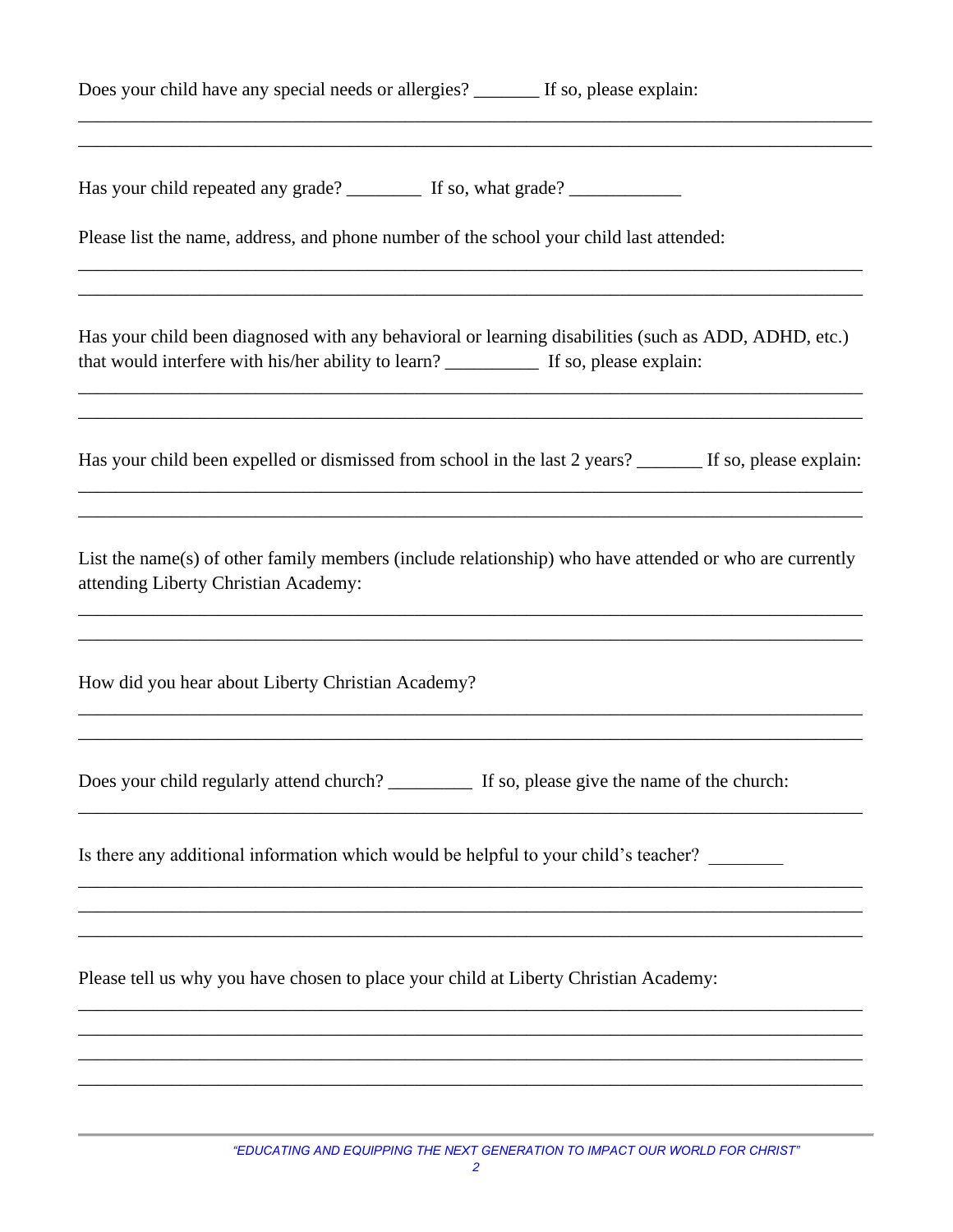Below are the basic principles upon which Liberty Christian Academy stands. A parent who desires their child to attend LCA must support these basic foundations. A parent or guardian must initial that they will support these principles prior to their child being enrolled at LCA.

## **Biblical Doctrines**

See "Statement of Faith" in the LCA Handbook.

# **Issue of Morality and Conduct**

We believe in the Sanctity of Life for the unborn, the elderly, and the infirmed; moreover, we believe that marriage is a sacred institution ordained by God between one man and one woman.

I will support all the policies contained in the LCA Handbook. I understand that the recurrent or unrepentant immoral behavior, on the part of the student or parent, will be grounds for dismissal from Liberty Christian Academy.

## **Areas of Parental Responsibility**

I will participate in my child's education through the teaching and training of Christian principles and by being a role model through consistent Christian living. I will support the school through prayer.

I will participate in my child's education by assisting him/her with homework, projects, papers, etc. \_\_\_\_\_\_\_\_\_\_\_

I will support the school financially by paying my school bill, the Administrative Fee/Capital Improvement Fee of \$350 per student per year, and all other fees on time.

Due to contractual obligations with teachers, I agree to pay a \$500 withdrawal fee for my child if I withdraw him/her from June 1st to May 1st, unless withdrawal is due to military orders or by request of the LCA administration.

I understand that my child's attendance at Liberty Christian Academy is a privilege and not a right. If at any time his/her conduct, academic progress, or cooperation with school authorities is not in keeping with the school's requirements, the school reserves the right to withdraw my child from Liberty Christian Academy.

| Parent/Guardian Signature: | Jate   |
|----------------------------|--------|
| Parent/Guardian Signature: | Date . |